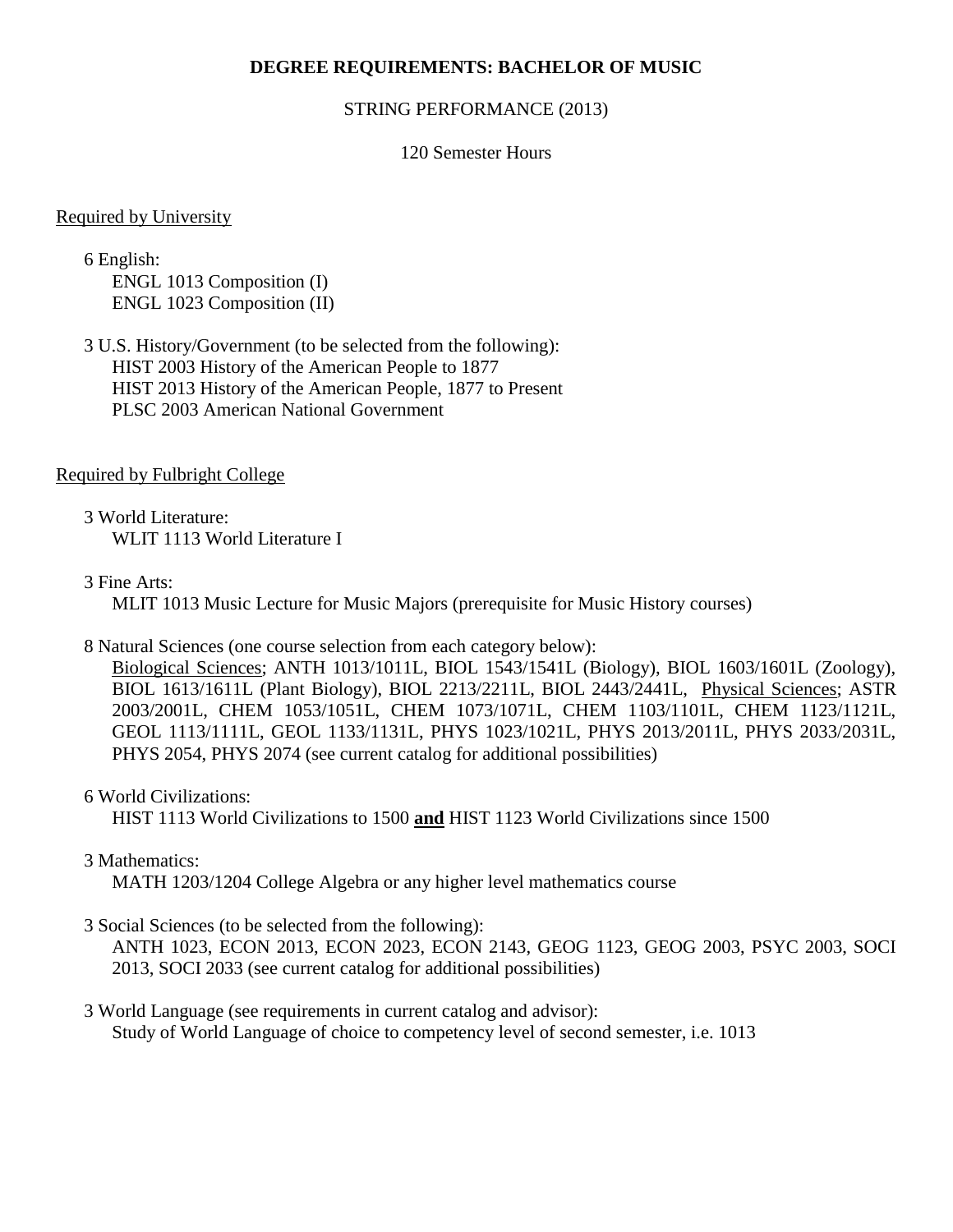Theory/Aural Perception: 19 Hours

MUTH 1003 Basic Musicianship<sup>1</sup> MUTH 1603 Music Theory I MUTH 2603 Music Theory II MUTH 1621 Aural Perception I MUTH 1631 Aural Perception II MUTH 3603 18th Century Counterpoint MUTH 3613 Form and 20th Century Techniques MUTH 2621 Aural Perception III MUTH 2631 Aural Perception IV MUTH 4703 Writing Music Analysis

Class Piano: 4 Hours2

MUAC 1221 Piano Class for Music Majors I MUAC 1231 Piano Class for Music Majors II MUAC 2221 Piano Class for Music Majors III MUAC 2231 Piano Class for Music Majors IV

Music Technology: 2 Hours (MUAC 1231 and sophomore standing required for enrollment)

MUAC 2111 Music Technology I MUAC 2121 Music Technology II

History/Literature: 12 Hours

MUHS 3703 History of Music to 1800 MUHS 3713 History of Music from 1800 to Present MUHS 4253 Special Topics in Music History3 MUHS 4703 Survey of String Literature4

Applied Music (Private): 28 Hours5

MUAP 110V (6 hours), 210V (6 hours), 310V (7 hours), 3201 Recital I (1 hour), 410V (7 hours), 4201 Recital II (1 hour)

Pedagogy: 1 Hour

MUPD 3801 Conducting

Ensemble: 13 Hours

MUEN 1411 Concert Choir is required the first year of residency for all music majors (1 hour). MUEN 1431, 2431, 3431, 4431, 4631 Symphony Orchestra (8 hours) MUEN 1501, 2501, 3501, 4501, 4801 Chamber Music (4 hours - 4 different semesters)